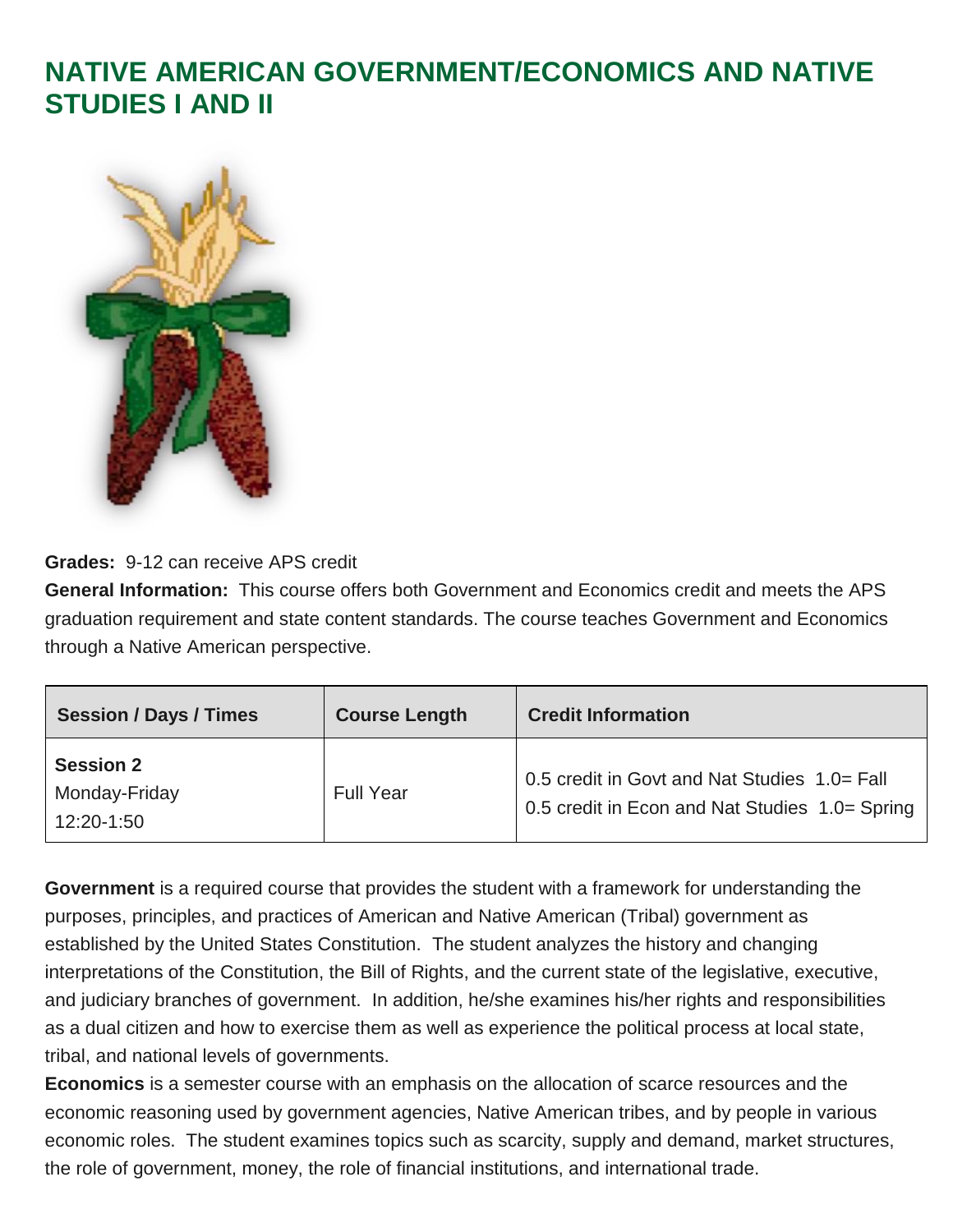## **NATIVE AMERICAN LEADERSHIP AND PERFORMING ARTS**



#### **Grade:** 10-12

**Prerequisites:** None

Native American Leadership is an advanced Native American Studies (NAS) course designed for students who take an additional interest in the Native American Performing Arts. This course is designed to give a thorough and in depth look at contemporary and traditional forms of Native American leadership and government. It allows students to explore performing arts by applying music and leadership to the knowledge learned in previous NAS classes by asserting and demonstrating leadership, motivational, and skills-building techniques. Expectations are high as students are required to head school and community project planning committees, present information to a variety of audiences using various mediums and technologies (e.g., video, power point, poster boards), and communicate and engage with local Native American organizations.

| <b>Session / Days / Times</b>                                                                                                              | <b>Course Length</b> | <b>Credit Information</b>            |
|--------------------------------------------------------------------------------------------------------------------------------------------|----------------------|--------------------------------------|
| <b>Session 3A</b><br>Monday/Wednesday<br>$2:00p-4:15p$<br>*Students will be expected to participate in after-school events and activities. | <b>Full Year</b>     | 1.5 elective credits per<br>semester |

# **NAVAJO HISTORY AND GOVERNMENT**

**Grade:** 12

**Prerequisites:** A CIB and a 506 Form on file with Indian Education Department

**Navajo History and Government** will offer the history and government of the Navajo Nation. Major historical themes include the Navajo Creation story, Navajo Long Walk, Stock Reduction, and the Navajo Code Talkers. Major government themes will include the traditional Navajo leadership, the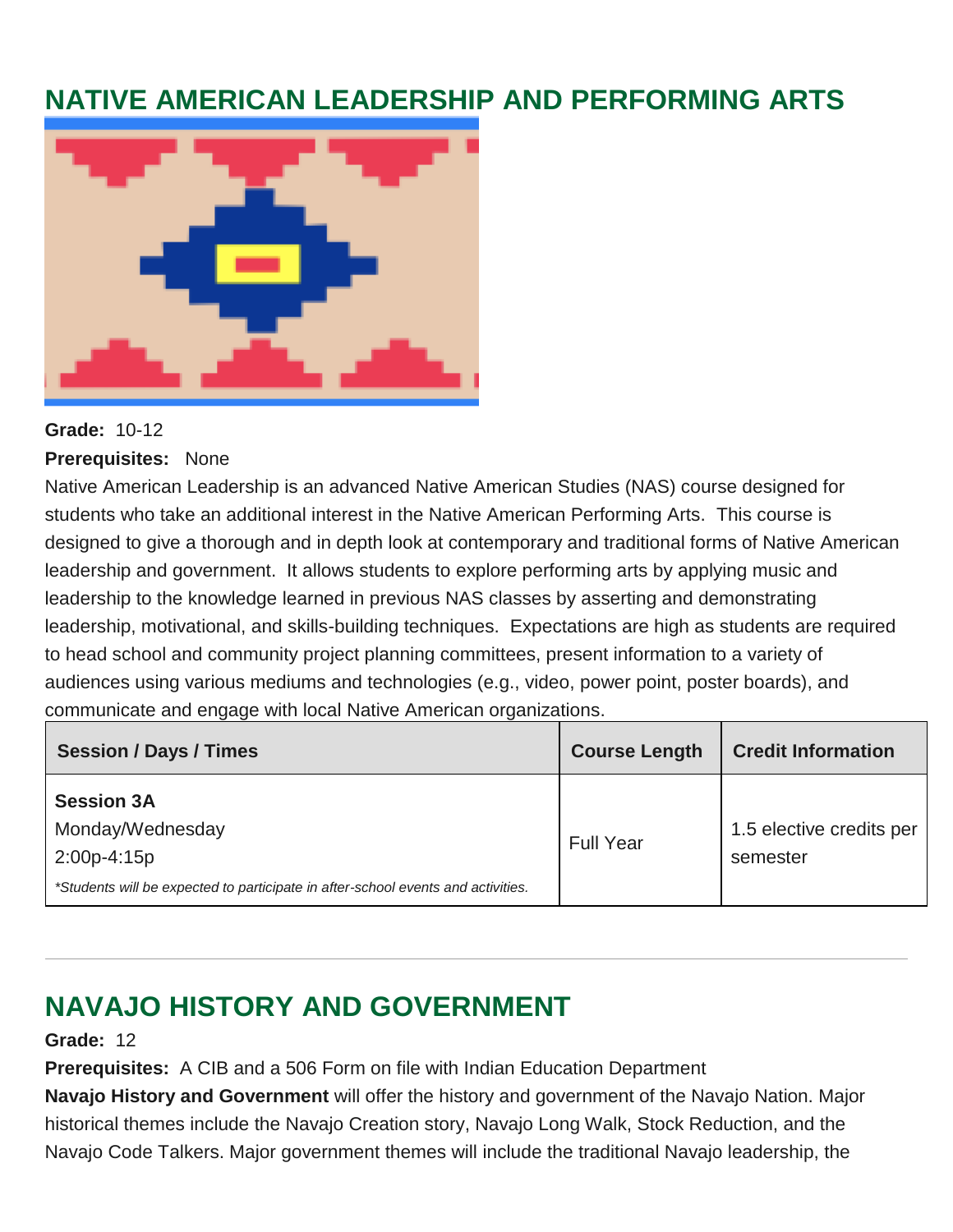Navajo Treaty of 1868, the evolution of the Navajo Nation Chapters, evolution of the Navajo Tribal Council, and the Navajo government today. Curriculum is developed by the Navajo Nation Office of Dine' Culture, Language and Community Services and is designed to qualify Navajo Nation students for the Chief Manuelito Scholarship. **This class does NOT count for Govt credit for graduation purposes.**

| <b>Session / Days / Times</b>                | <b>Course Length</b> | <b>Credit Information</b>       |
|----------------------------------------------|----------------------|---------------------------------|
| <b>Session 1B</b><br>Tu & Th<br>7:30-9:50 am | Fall or Spring Sem   | .5 elective credit per semester |

#### **NAVAJO I AND II**



**Grades:** 10-12

**Prerequisites:** Students taking Navajo II must have a passing grade in Navajo I. Students also must be enrolled in a federally recognized tribe and have a 506 and CIB data on file with the district.

**IAIA Dual Credit may be available, but is not guaranteed.\*\*** IAIA Dual Credit is a possibility for those students who meet the requirements. *Qualified* students may earn credit for IAIA NAVJ101 and IAIA NAV.1102.

Would you like to learn a language spoken by grandparents, parents, and tribal leaders? This class teaches students to read and write Navajo and opens doors to understand Southwestern culture:

This class will allow students to study Navajo culture, traditions, and language.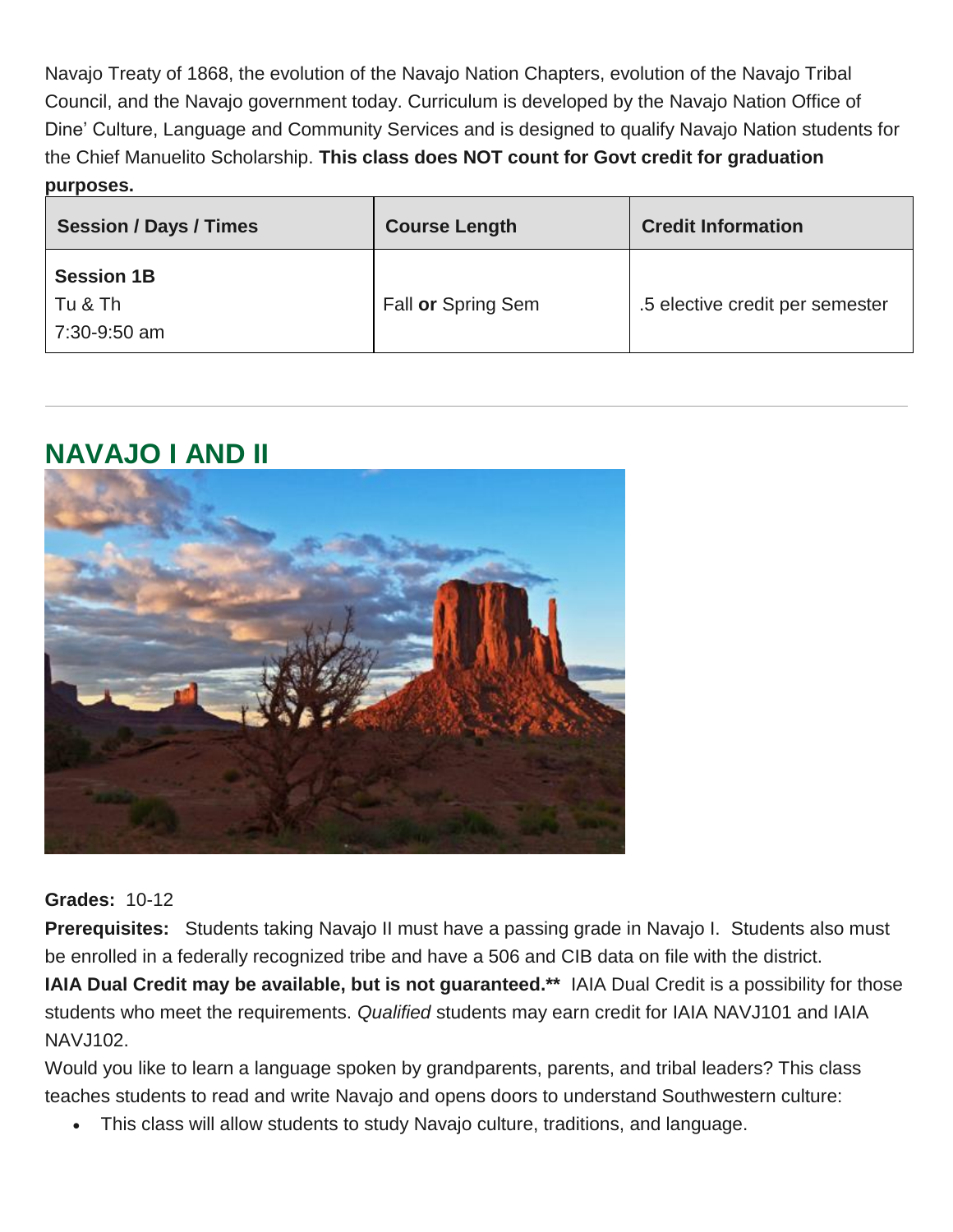- Successful completion of both classes will qualify students for the district and state bilingual seals.
- This class satisfies the language requirement to be eligible for the Chief Manuelito Scholarship, which is given only to eligible Navajo students who have taken a Navajo class. Students also need a .5 credit of Navajo Government (also offered at CEC) and a 3.0 GPA.

| <b>Session / Days / Times</b>                                                   | <b>Course</b><br>Length               | <b>Credit Information</b>                                                                            |
|---------------------------------------------------------------------------------|---------------------------------------|------------------------------------------------------------------------------------------------------|
| <b>Session 1B</b><br>Tu & Th<br>7:30-9:50 am                                    | Fall: Navajo I<br>Spring: Navajo<br>Ш | Navajo I: 1.0 elective credit<br>for Semester I<br>Navajo II: 1.0 elective credit<br>for Semester II |
|                                                                                 |                                       |                                                                                                      |
| <b>ONLINE ONLY</b><br>Times and Meeting Dates To Be Determined by<br>Instructor | Fall: Navajo I<br>Spring: Navajo<br>Ш | Navajo I: 1.0 elective credit<br>for Semester I<br>Navajo II: 1.0 elective credit<br>for Semester II |

**Navajo I** (IAIA NAVJ101<sup>\*</sup>): Introduces students to the basic skills – listening and speaking – and to the basic structures of Navajo taught within the cultural context. Areas of study include expression, comprehension, language and culture, language functions, connections and personal applications. Emphasis is placed on:

- Listening, and speaking
- Communication skills
- Cultural activities

**Navajo II** (IAIA NAVJ102<sup>\*</sup>): Language acquisition is a developmental process aimed at the ultimate goal of communication. Over time the student develops the ability to write and speak in a meaningful and appropriate manner. Navajo II continues the focus on the basic language skills: listening, speaking, reading, and writing as well as encourages deeper appreciation of the Navajo culture and language. Areas of study include expression, comprehension, language and culture, cultures, language functions, connections, and personal applications. Emphasis is placed on applying oral, written, communication skills to personal, academic, and cultural activities.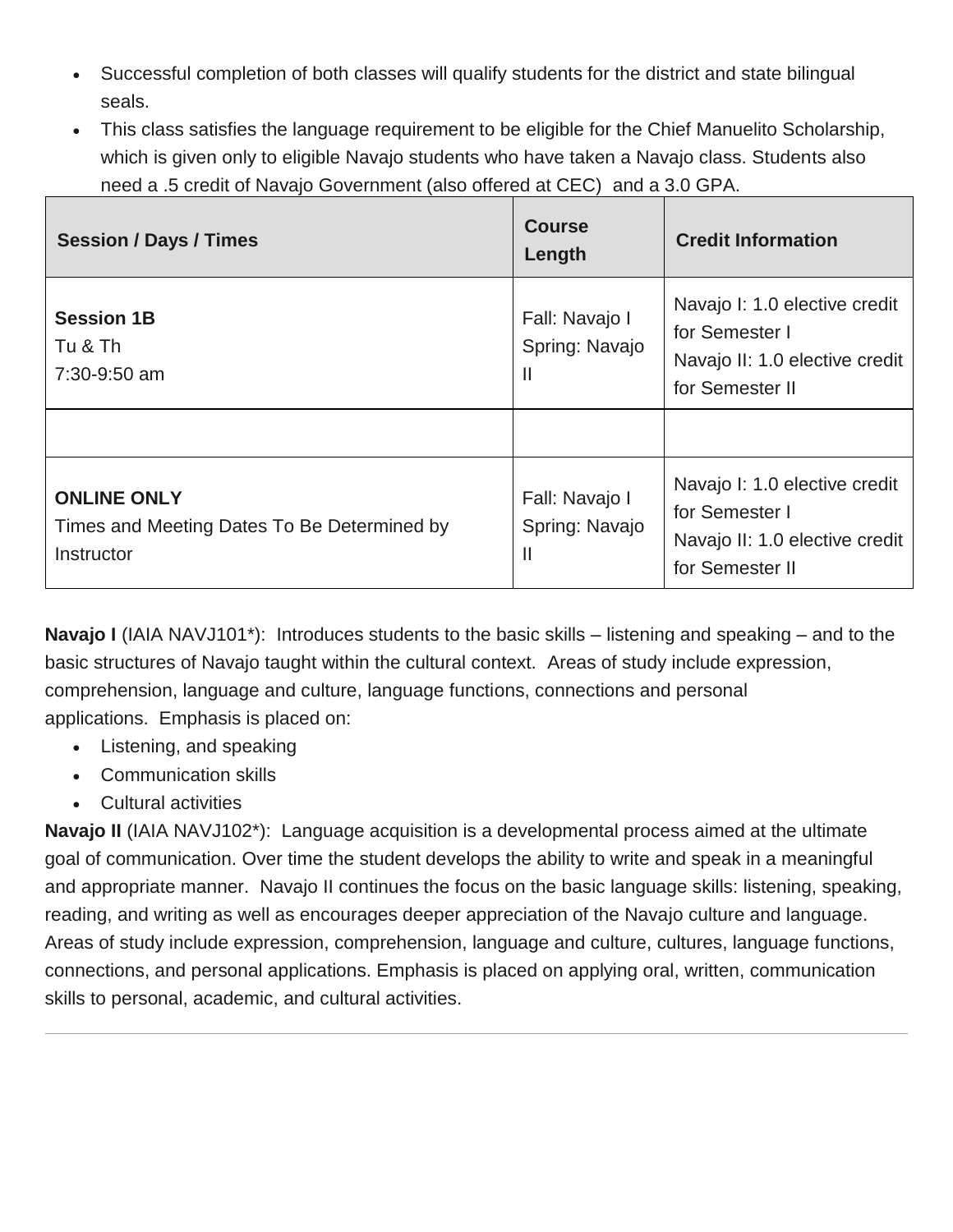# **SHIWI'MA BENA: WE / ZUNI LANGUAGE I AND II**





**Grades:** 10-1[2](https://youtu.be/CIdLRWeIPkQ)

**Prerequisites:** Students will be an enrolled member of the Pueblo of Zuni and have a 506 and a CIB document on file with the APS Indian Education Department. Students taking Zuni II will have successfully completed Zuni I.

Would you like to learn a language spoken by your grandparents, parents, and tribal leaders? Zuni language classes reconnect students to their families and communities. Zuni students will:

- Be immersed in listening, speaking, reading, and writing the Zuni language.
- Successfully complete Zuni I and II language classes and qualify for the APS Indian Education Department's Native American Bilingual Seal and state bilingual seal.